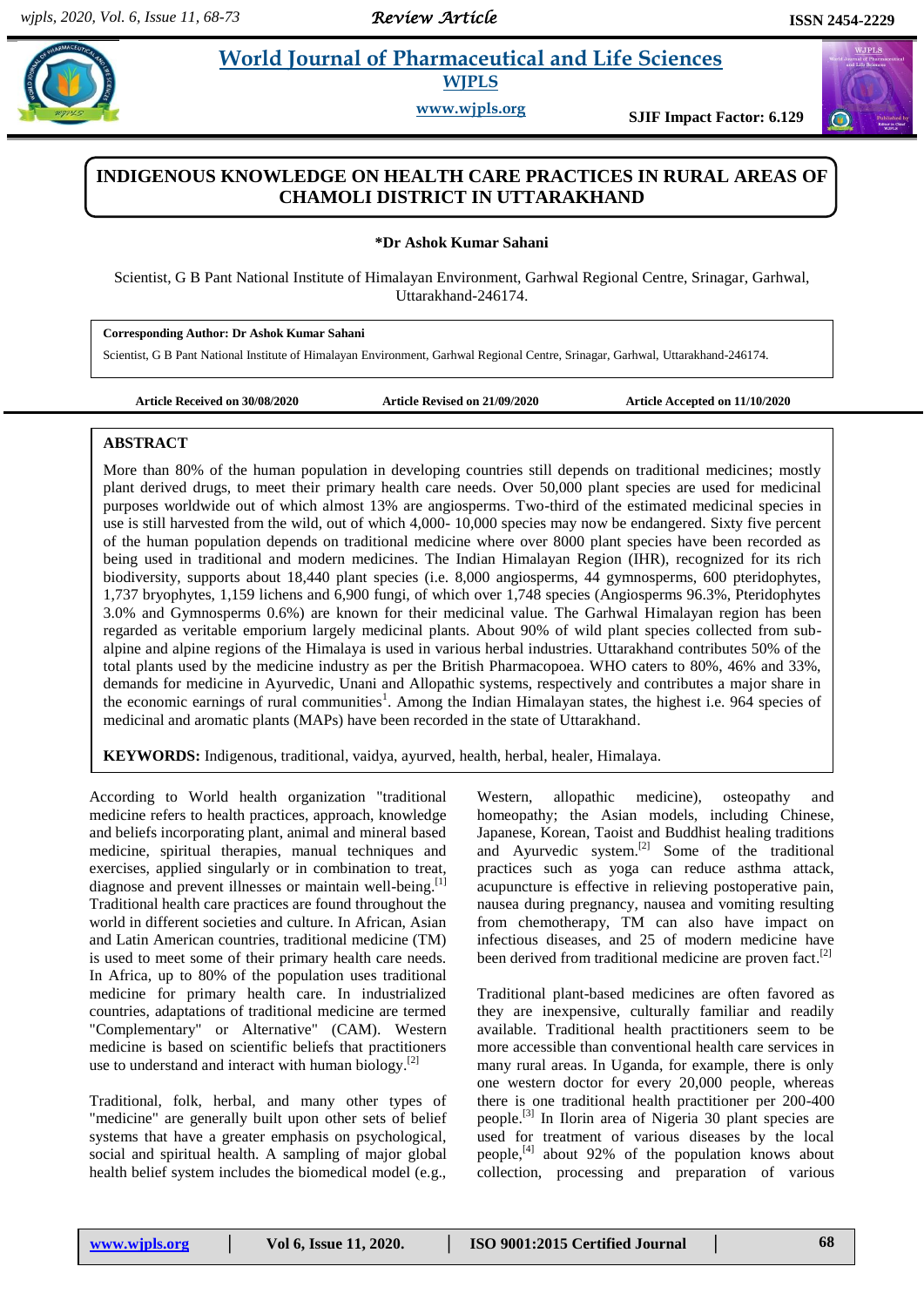formulations used for treatment of malaria, scurvy, headache etc. through the scientific procedure which is replicable and acceptable. Aboriginal Australian simultaneously uses three different ways to treat a sick person viz. i) *Ngangkari* or power and Shamans of traditional healer, ii) *Yawulyu* or ceremonies and healing songs, and iii) herbal medicines. Power and Shamans of traditional healer removes the influence if sorcery and evil spirit.<sup>[5]</sup> About 70% of urban American native patients in primary care often used traditional health practices; use was strongly associated with cultural affiliation.<sup>[6]</sup> Traditional health system of Guarani tribes of the Izozong region of South eastern Bolvia is declining. Their indigenous knowledge and supernatural healing power of Guarani possesses through generation to generation is declining due to sharp declining in traditional healers in number.

In India traditional health care practices, particularly use of medicinal herbs for healing is a practice of time immemorial. Approximately two million traditional health practitioners still use medicinal herbs for curing various ailments.<sup>[8]</sup> In Bareilly district of Uttar Pradesh, traditionally women treat 27 types of ailments using 124 formations prepared from herbs.<sup>[9]</sup> They also found that more than 30% of the respondents had the local technical knowledge about fever, dysentery, vomiting, boils, and measles, wounds, and cough, conjunctivitis and worm infections separately. In the Kerala utilization of traditional medicines are more for their characteristic in relation to illnesses (or illness specificity) rather than as alternative.<sup>[10]</sup> Herbal Folklore Research Center (HFRC) Tirupati and Medicinal and Aromatic Plant Programme of Asia (MAPPA) have done validation of 12 herbal therapy practices of Chittoor district of Andhra Pradesh.<sup>[11]</sup> The validation result showed that therapeutic efficacy ranging from 60-80% in the different patient treated.

Health problem and practices of any community are profoundly influenced by interplay of complex social, economic and political factors.<sup>[12]</sup> Due to the belief in supernatural elements and religion in matters concerning health, the tribal's are almost invariable found to repose faith in diviners or the traditional medicine men, sorcerers and Shamans.<sup>[13]</sup> Khonds of Vishakhapatnam district of Andhra Pradesh had seven different types of medical specialist such as general practitioner, traditional bonesetters, and specialist in the treatment of disease among children, poisonous bites, epilepsy, dental care, infertility and abortion. [13]

Sizable numbers of traditional health practiceners regards the Himalayas as store house of various medicinal herbs. The rich and diversified flora of India provides a most valuable storehouse of medicinal plants. The curative properties of medicinal herbs have long been known and documented in ancient manuscript, such as the Sanskrit Rig Veda, Garuda Purana.<sup>[14,15]</sup> These treatises focus on potential of plants and herbs to cure

human ailments and diseases. [16] *Amchis* in the trans Indian Himalaya in the region of Ladakh in Jammu & Kashmir, Lahaul & spiti in Himachal Pradesh and Manari in Uttarakhand use about 337 plant species for their traditional health care.<sup>[17]</sup> Out of  $337$  plant species 45 plant species were of endangered category. Besides this, in the Amachi system, 38 species of animals and birds and 6 types of mineral and their compounds are also used.<sup>[17]</sup> Three communities of the Bhotia tribe (Tolchha, Marchha and the Jadhs) of Uttarakhand use 30 plant species to treat 10 major ailments in their traditional way. [18] They also found that four plants species (hardy orchid) *Dactylothiza majalis*; (some kind of plume thistle) *Cirsium vesutum; Picorrhiza kurooa*; and kuth root (*Saussurea obvellata*) were used in two different treatments. Interestingly, no plant used by one of the sub- communities for a particular ailment was mentioned by the other as a treatment for the same ailment. And yet, the method are often the same or comparable.

In Uttarakhand majority of traditional health care practitioners are herbal healers (vaidyas); they are accessible in the rural areas and are useful in the community in absence of modern health services. In the Pauri district of Uttarakhand 60 traditional herbal healers (Vaidya) were practicing in the rural area.<sup>[19]</sup> Their age group ranged from 16 to >46 years. These Vidhyas used about 156 medicinal plant species for preparing 243 formulations to treat 73 ailments. It is also found that this traditional practice, mainly acquired from generation is declining and lesser number of young people are choosing this profession. During one of the studied on social aspects of traditional health practices in central Himalaya.<sup>[20,21]</sup> found that females were the real custodies of the indigenous knowledge system as 52% of them have the knowledge on thirty practices against that of 26% for males. This indigenous knowledge system of medicine existing as a super structure, effectively serves the people of the region. Further, the indigenous practices being easily administrable and cheaper relieve the practitioners from time and financial hardship.<sup>[21]</sup> Recognizing the present escalating demand for herbal medicines, and also in order to reduce the possibility of bio-piracy and to protect the right of traditional herbal healers, there is an urgent need to document the various uses of plant species.<sup>[22]</sup> Plants are the major ingredients in most of the medical formulations developed by the traditional healers.

Available literature depict that largely ethno- botanical studies on medicinal herbs have been done in Indian.<sup>[9,13]</sup> as well as Himalayan region.  $[16, 17, 18]$  Studies on traditional health practices are a few.<sup>[19]</sup> So far no any scientific study regarding documentation of traditional health care practices, plant species used in traditional health care practices, IK of practices, processes and knowledge involved in traditional health care practices have been documented. Information about availability of herbs in the wilds, and identification of probable IPR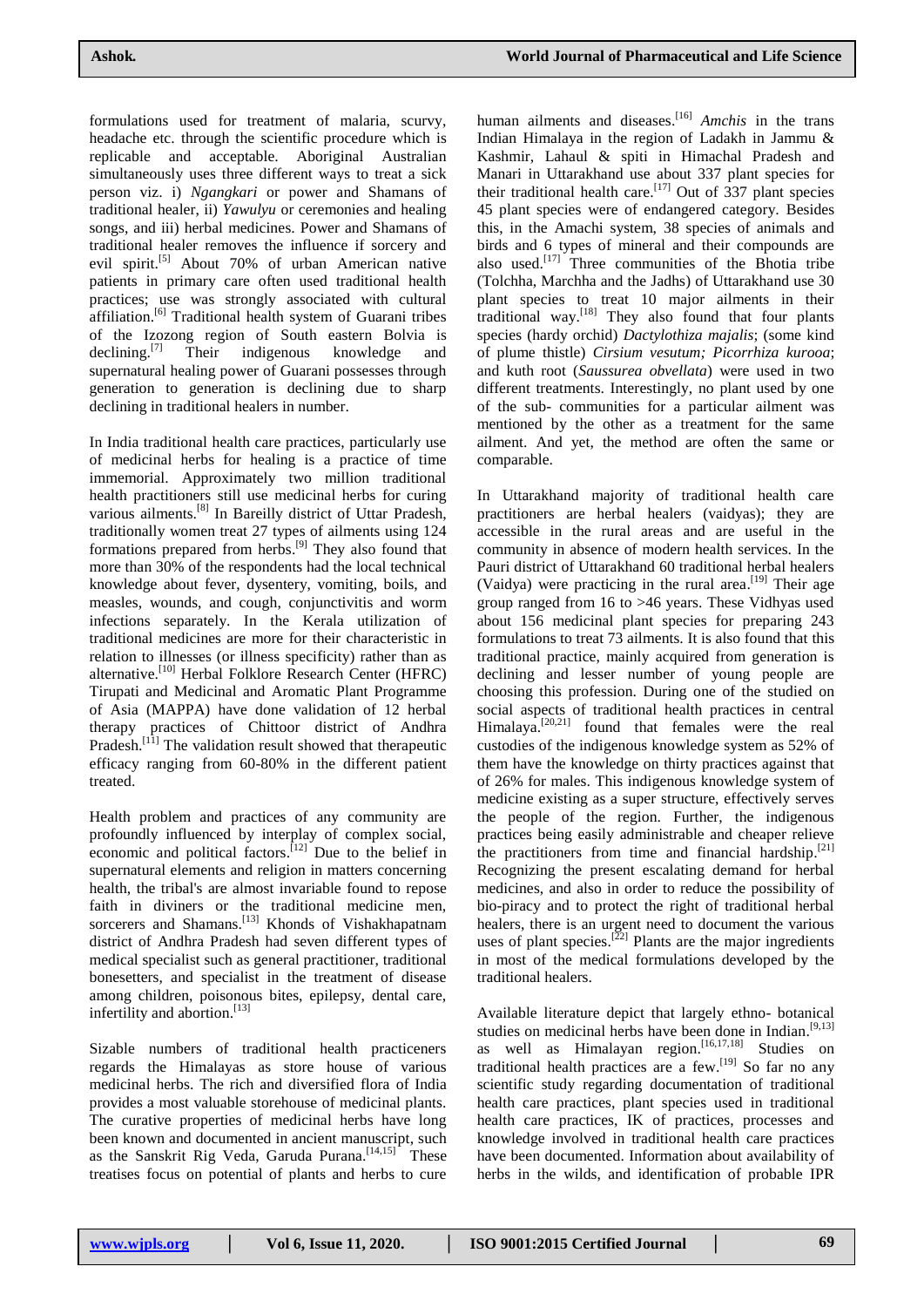issues are also meager in Indian Himalayan regions in general and Uttarakhand in, particular. The present paper envisage to document the practice, process, resources and knowledge involved in the traditional health care practices, particularly herbal healing practices of rural area of Uttarakhand. The study also envisages documenting the role of traditional practitioners in the rural community of the hilly environment.

The study analyzed in Badrinath valley of Uttarakhand Himalaya to know the indigenous practices by the Vaidyas the following methodologies were followed.

#### **1. Documentation of traditional health care practices**

A thorough literature survey was done to document and compile existing information on tradition health care practices. An open ended questionnaire was also prepared for extensive data collected for traditional health care practices. Information was also collected from knowledgeable senior citizen and traditional health care practitioners. Information about traditional heath care practices were also recorded from published literature.

#### **2. Documentation of plant species used in traditional health care practices**

With a semi-structure questionnaire the survey was carried out among traditional herbal healers (Vaidya) together information on the uses of medicinal plant species and the preparation of various herbal medical formulation. Traditional herbal healers were interviewed. Herbs extraction and methods were also recorded.

#### **3. Documentation of IK of practices, processes, knowledge and resources used in traditional heath care practices**

For every medicinal plant the herbal healers were extensible interviewed about its therapeutic uses and the part(s) of the plant used. Use of plant species, plant parts, mode of use of plant material used and tentative composition of formulation and method of preparation were also asked (**The vaidyas never reveal their exact composition of formulation**). Uses of formulation for treatment of ailment were also documented. Help of a local botanist was also taken to identify herbs with its vernacular names. Interviews with patients were conducted about status of healing after completion of treatment for selected treatment.

#### **4. Status of herbs used by the traditional herbal healer in the wild**

To know the status of their herbs in wilds and extensive study through questionnaire surveyed were done. Senior citizen, traditional herbal healer and herbs suppliers were interviewed for verification of the data, regarding status of herbs, survey of their distribution pattern were done through following standard ecological methods (quadrate method). Species were recorded for frequency, density, abundance etc. if some traditional healers are maintaining their own medicinal gardens it was also recorded.

#### **5. Present status of traditional health care practitioner**

Number of traditional practitioner at village level, age, educational qualification, generation of herbal practice, number of disciples, trend etc were collected to know status of traditional practitioner in the society. Interviews of the senior citizen and vaidyas were also conducted to monitor changes and causes of changes in numbers (increase, decrease, stable) of the traditional practitioner in the society within a decade.

#### **6. Identification of possible IPR value**

All the practices, processes, knowledge and resources used by the traditional herbal healers were studied and compared with published information. In ayurvedic expert shall be also hired as a consultant for valuation of formulation with reference to published formulations. If some new information is emerging out of the study, initiated shall be taken to safe guard the traditional knowledge of the practitioner under existing legal frame work.

**Table-1: The following table 1 showed the studied area and its physical locations from the road heads.**

| S.N. | <b>Name of Village</b> | Distance from road head (km) | Altitude (M) | Latitude (N) | Longitude (E)                   |
|------|------------------------|------------------------------|--------------|--------------|---------------------------------|
| 1.   | Ghingram               | 0.1                          | 1755         | $30^{0}$ 24' | $79^0$ 19'                      |
| 2.   | Mayapur                |                              | 1272         | $30^{0}$ 24' | $79^{0}$ 25'                    |
| 3.   | Pipalkoti              | 0.5                          | 1345         | $30^{0} 25'$ | $79^{\circ} 25$                 |
| 4.   | <b>B</b> nangyul       |                              | 2162         | $30^{0} 29'$ | $79^{0}42'$                     |
| 5.   | Chormi                 | 1.5                          | 2080         | $30^{0}$ 29' | $\frac{1}{79}$ <sup>0</sup> 40' |
| 6.   | Chinka                 | 1.5                          | 1100         | $30^{0}$ 37' | $79^{0}$ 19'                    |
| 7.   | Srikot                 | 1.5                          | 1292         | $30^{0}$ 24' | $79^{0}$ 25'                    |
| 8.   | Bemaru                 | 6                            | 1680         | $30^{0}47'$  | $79^{0}$ 31'                    |
| 9.   | Urgam                  | 10                           | 2025         | $30^{0} 28'$ | $\frac{1}{79^{0}}$ 40'          |
| 10.  | Gahar                  | 1.5                          | 2160         | $30^{0}28'$  | $79^{0}42'$                     |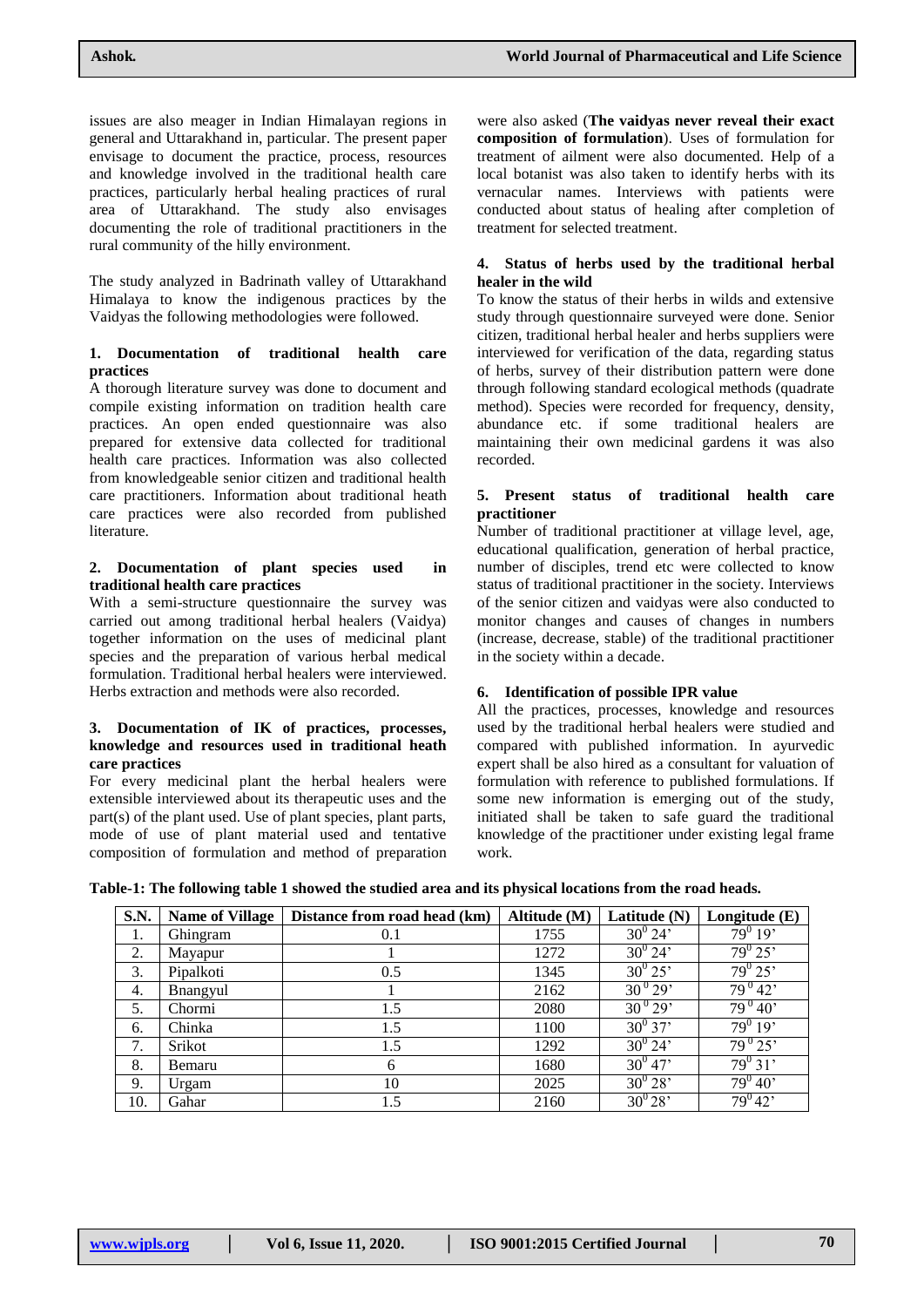### **Table 2: Showed different types of common diseases and numbers of Vaidyas specialized in particular cases.**

| <b>Diseases</b>                                                 | No. of vaidyas              |
|-----------------------------------------------------------------|-----------------------------|
| Skin disease (Boils & ulcers, Makraau and Byochi)               | 3                           |
| Chronic gastric                                                 |                             |
| Common disorders expert (cough, cold, fever, stomach ache)      | 3                           |
| <b>Diabetes</b>                                                 | $\mathfrak{D}$              |
| Epilepsy                                                        |                             |
| Leucorrhoea                                                     | 3                           |
| Jaundice                                                        | $\mathfrak{D}$              |
| Kasara specialist (stomach-ache due to costiveness in children) | $\mathcal{D}_{\mathcal{L}}$ |
| <b>Mental Sickness</b>                                          |                             |
| Pneumonia                                                       | ∍                           |
| Respiratory disease (Asthma)                                    |                             |
| Rheumatism                                                      |                             |
| Snake bite                                                      |                             |
| Sterility in men and women                                      |                             |
| Urinary trouble                                                 |                             |
| Jaundice disease in children (dizziness and unconscious)        |                             |

**Table 3: Shown some of the medicinal plants used by traditional Vaidya in Badrinath Valley of Uttarakhand.**

| S.No.            | Vernacular name | <b>Botanical Name</b>    | Family           | <b>Uses</b>                                        | Part used                      |
|------------------|-----------------|--------------------------|------------------|----------------------------------------------------|--------------------------------|
| 1.               | Atis            | Cuscuta reflexa          | Ranunculaceae    | External wound, rheumatism,<br>fever, stomach-ache | Root                           |
| $\overline{2}$ . | Akhrot          | Juglans regia            | Juglandaceae     | Heart burn, skin diseases                          | Fruit, nut                     |
| $\overline{3}$ . | Amrud           | Psidium guajava          | Myrtaceae        | Rheumatism, tridosha, cholera                      | Fruit, leaves                  |
| 4.               | Ashwagandha     | Withania<br>somnifera    | Solanaceae       | Menstrual disorders, painful<br>swelling           | Root, leaves                   |
| 5.               | Apamarga        | Achyranthes<br>bidentata | Amaranthaceae    | Asthma, cough                                      | Whole plant,<br>seed           |
| 6.               | Aonla           | Emblica<br>officinalis   | Euphorbiaceae    | Nasal hemorrhage, scurvy,<br>ophthalmic, jaundice  | Fruit, leave,<br>bark          |
| 7.               | Bhojpatra/bhuj  | Betula utilis            | Betulaceae       | Bark ash in gastric troubles                       | Lisa from<br>shoot, bark       |
| 8.               | Bada nibu/jamir | Citrus medica            | Rutaceae         | Constipation, Tumor, asthma,<br>cough, nausea      | Root, buds,<br>fruit, peel oil |
| 9.               | <b>Bhimal</b>   | Grewia<br>oppositifolia  | Tiliaceae        | Dandruff, hair fall                                | Root, leaves,<br>stem, bark    |
| 10.              | <b>Brahmi</b>   | Centila asiatica         | Umbelliferae     | Headache                                           | Leaves                         |
| 11.              | Vajradanti      | Barleria prionitis       | Acanthaceae      | Gum related problem/<br>toothache                  | Leave, tender,<br>branches     |
| 12.              | Choru/gandrayan | Angelica glauca          | Apiaceae         | Gastritis, stomach disorders                       | Root                           |
| 13.              | Gugal           | Boswellia serrata        | Burseraceae      | Leucorrhoea                                        | Flowers, leaves                |
| 14.              | Kaner           | Nerium indicum           | Apocynaceae      | Leprosy, asthma, pain in joints                    | Root, bark,<br>flowers         |
| 15.              | Kutki/kadwi     | Picrorrhiza<br>currooa   | Scrophulariaceae | Pyrexia, abdominal pain, fever                     | Root, rhizomes                 |
| 16.              | Lajjawanti      | Mimosa pudica            | Mimosaceae       | Burning, weak digestion                            | Leaves, root                   |
| 17.              | Neem            | Azadirachta<br>indica    | Meliaceae        | Leprosy, blood complaints,<br>snakebite            | Bark, leaves                   |
| 18.              | Pudina          | Mentha arvensis          | Lamiaceae        | Stomach-ache, weak digestion                       | Whole plant                    |
| 19.              | Pipal           | Ficus religiosa          | Moraceae         | Vomiting, burned part,<br>leucorrhoea              | Leaves, fruit                  |
| 20.              | Papaya          | Carica papaya            | Caricaceae       | Jaundice                                           | Fruit                          |
| 21.              | Reetha          | Sapindus<br>mukorossi    | Mimosaceae       | Unconsciousness                                    | Ritha fog                      |
| 22.              | Sarpagandha     | Rauwolfia<br>serpentina  | Apocynaceae      | Tridosha, mental disorders,<br>opacity             | Root, leaves                   |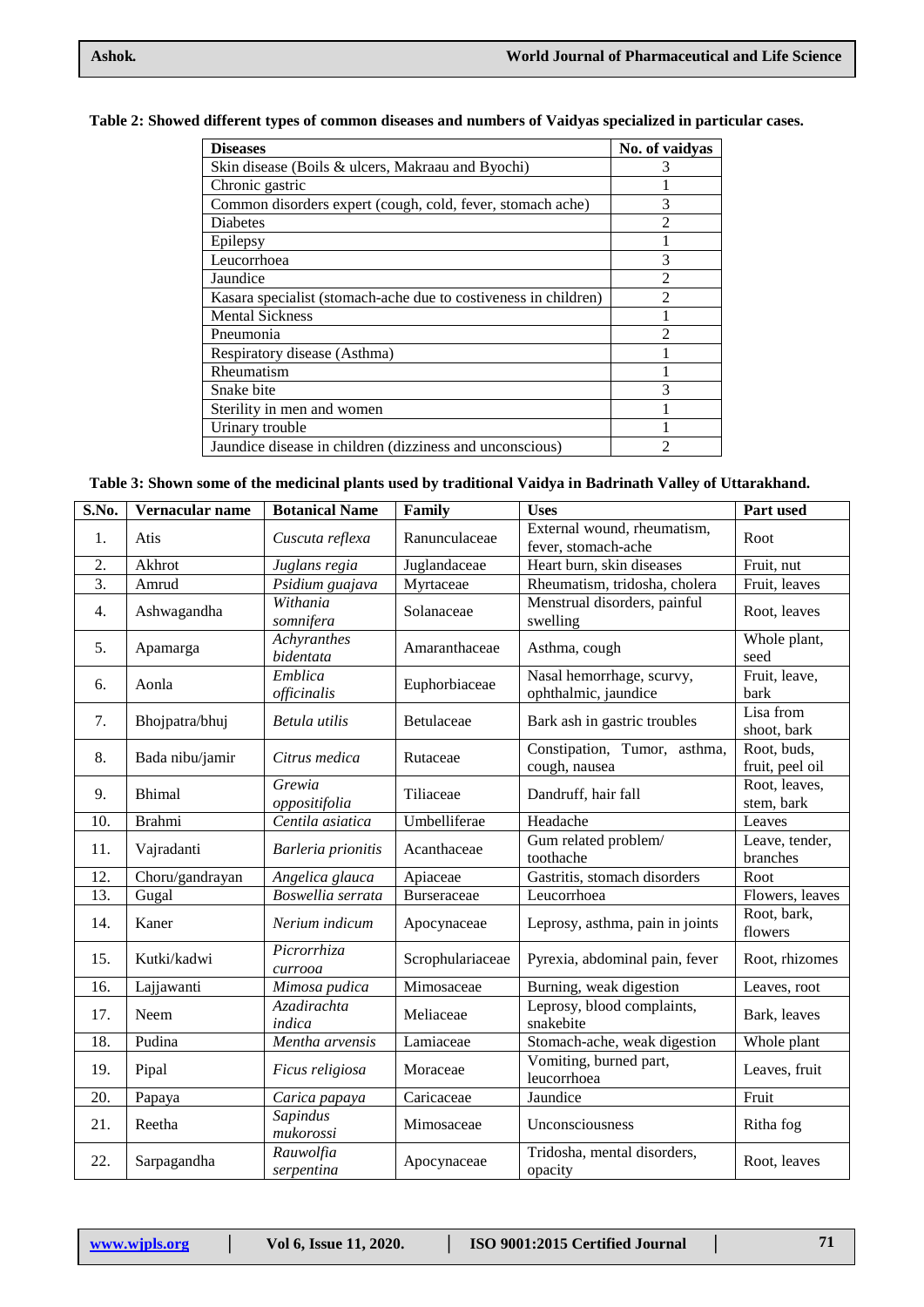| 23. | Satavari  | Asparagus<br>racemosus | Asparagaceae  | Diarrhoea, leucorrhoea   | Root   |
|-----|-----------|------------------------|---------------|--------------------------|--------|
| 24. | Tulsi     | Ocimum sanctum         | Lamiaceae     | Chest pain, cough & cold | Leaves |
| 25. | Van tulsi | Origanum<br>vulgare    | Lamiaceae     | Cough & cold             | Leaves |
| 26. | Vanhaldi  | Hedychium<br>spicatum  | Zingiberaceae | Ghetu (cattle disease)   | Root   |

In Uttarakhand majority of traditional health care practitioners were herbal healers *(vaidyas)*, they were accessible in the remote rural areas and were useful to the community in absence of modern health services. In upper Alaknanda valley, 29 *vaidyas* were found during the study. Results of collected information are given below. On the basis of extensive interview with 29 traditional health care practitioners *(vaidyas)* in the upper Alaknanda valley, it was found that 4 *vaidyas* were in age group of 30-45 years, 15 in age group of 46-60 years and remaining 10 were in age group of 61-85 years. Younger generation did not consider this as a carrier building profession; subsequently this profession is declining.

**Table 4: Shows the age group of Vaidyas.**

| S.N. | <b>Age of Vaidyas</b> | <b>No. of Vaidvas</b> |
|------|-----------------------|-----------------------|
|      | 30-45                 |                       |
|      | 46-60                 | 15                    |
|      | 61-85                 |                       |

#### **CONCLUSION**

The indigenous knowledge Vaidya system is gradually decreasing day by day because it is a laborious work and not properly paid. Another cause of decreasing Vaidya system is prevalence of modern English medicine and awareness among the educated mass. These day most of the people knows some of the common medicine for first aids. In the past because of remoteness, inaccessibility of road network and communication, native people solely dependent on Vaidya. Now a days in most of the villages having mobile phone facilities and accessible to towns and medicine store, so they first prefer for the English medicines. Another causes of decline indigenous Vaidya system is decline rate of Medicinal plants & herbs near to village habitat and migration of it towards far away to villages, more over in Vaidya system there are many restrictions for patients who used this traditional medicine in regards to their normal diets. It has to strictly followed, otherwise the herbal medicine do not work. The Vaidyas are not getting proper remuneration for their work, which discourage among the young generation. Modern education, easy approach to medical staff and service of 108 ambulance during emergencies, very long time taking for cure with the traditional medicines discourage modern and elite people for the traditional health system.

#### **REFERENCES**

- 1. WHO Traditional medicine. Fact sheet, 2003; 134.
- 2. http://www.who.int/mediacentre/factsheets/fs134/pri nt/html.
- 3. RHO archive Harmful traditional health practices, 2005.
- 4. http//www.rho.org/html/hthps\_overview.html.
- 5. Bodeker G. Traditional medicine use and health worker training in a refugee setting at the Thai-Burma Border. Medplant Network News, 2004;  $4(4): 1-3.$
- 6. Ajibade, L.T., P.O. fatoba, U.A. raheem & B.A. Odunuga Ethanomedicine and primary health care Ilorin, Nigeria. Indian Journal of traditional knowledge, 2005; 4(2): 150-158.
- 7. Devanesen D. Traditional aboriginal medicine: better science, policy and services for health development, september 2000; 11-13.
- 8. Awaji isand, Japan. Organized by WHO, Centre for health development, Kobe, Japan, 2000.
- 9. Hppt://www.nt.gov.au/health/comm\_health/abhealth \_strategy/Traditional %20aboriginal%20 medicine% 20 Japan % 20paper.pdf.
- 10. BUchwald D., Beals J. & Manson S.M> Use of traditional health practices among native American in a primary care setting. Med Care, 2000 Dec; 38(12): 1191.9.
- 11. Uman, L. The rapid appraisal of a Knowledge system: the health system of Gaurani Indian in Bolivia. Knowledge and Development monitor. www.nuffic.nl/ciran/ikdm/5-3/article/guarani.html, 1997.
- 12. Venkatesh, V. Medicinal plants scenario in India (Banglore, India: Foundation for Revitalization of local health tradition, 2002.
- 13. Tripathi Hema, M.K. manadape & O.N. Kunzru Traditional wisdom of rural people about primary health care of children. Indian Journal of Traditional Knowledge, 2004; 3(3): 314-324.
- 14. Sankar, Deepa. The Role of Traditional and Alternative Health System. (http://leindia.org/dis\_deepa\_38.pdf.
- 15. Vadavathy S. Validating selected tharapies to integrate traditional medicine in primary health care. Medplant Network News, 2004; 4(4): 11-14.
- 16. Sahu S K, Social dimensions of health of tribals in India- a case study of Oraons of Orissa, in: Tribal health: Socio-cultural Dimensions, ed B Chaudhury, (Inter-India Publications, Journal of traditional Knowledge, 5(2): 217-219.